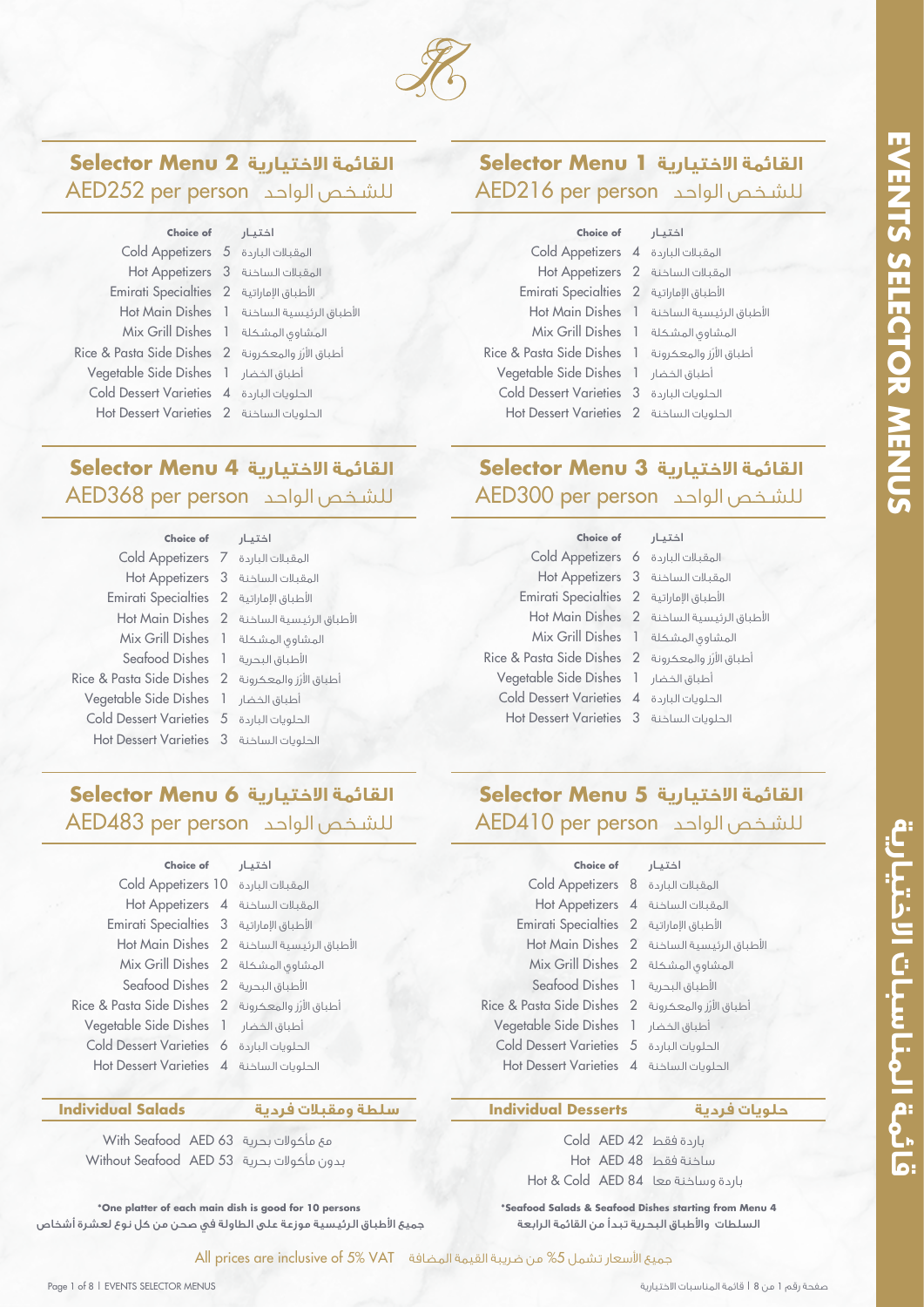

| <b>COLD APPETIZERS</b>                                   |                          | المقبلات الباردة                        |
|----------------------------------------------------------|--------------------------|-----------------------------------------|
| <b>Hummus</b>                                            | - 1                      | حمص                                     |
| <b>New</b> Hummus Carrot                                 | $\mathcal{L}$            | <b>جديد</b> حمص بالجزر                  |
| <b>New</b> Hummus Avocado                                | $\overline{\phantom{a}}$ | <b>جديد</b> حمص بالأفوكادو              |
| Mutable                                                  | $\Box$                   | متبل                                    |
| <b>New</b> Mutable Carrot                                | H                        | <b>جديد</b> متبل بالجزر                 |
| Mohammara                                                | $\Box$                   | محمرة                                   |
| Tabouleh                                                 | H                        | تبولة                                   |
| Fattoush                                                 | <b>Tale</b>              | فتوش                                    |
| <b>Vine Leaves</b>                                       | П                        | ورق عنب                                 |
| Baba Ghanouj                                             | $\Box$                   | بابا غنوج                               |
| Spicy Pickle                                             | $\Box$                   | مخلل حار                                |
| Quinoa Salad                                             | п                        | سلطة الكينوا                            |
| Cold Pasta Salad                                         | $\Box$                   | سلطة المعكرونة الباردة                  |
| Caesar Salad                                             | $\Box$                   | سلطة القيصر                             |
| Couscous Salad                                           | $\Box$                   | سلطة الكسكس                             |
| <b>Greek Salad</b>                                       | П                        | سلطة يونانية                            |
| Potato Salad                                             | П                        | سلطة البطاطس                            |
| Nicoise Salad                                            | П                        | سلطة النسواز                            |
| <b>Broad Beans Salad</b>                                 | П                        | سلطة فاصوليا بيضاء عريضة                |
| Thai Beef Salad                                          | П                        | سلطة لحم البقر التايلندية               |
| Thai Chicken Salad                                       | П                        | سلطة الدجاج التايلندية                  |
| Mixed Mushroom Salad with Chili                          | □                        | سلطة الفطر المشكل مع الفلفل الحار       |
| Tomato Salad with Buffalo Mozzarella Cheese              | П                        | سلطة الطماطم مئ جبنة بوفالو الموزاريلا  |
| Grilled Vegetable Salad                                  | $\Box$                   | سلطة الخضار المشوية                     |
| Noodle Salad                                             | $\Box$                   | سلطة النودلز                            |
| Sweet Corn Salad                                         | П                        | سلطة الذرة الحلوة                       |
| <b>Green Olives Salad</b>                                | П                        | سلطة الزيتون الأخضر                     |
| Artichoke Salad                                          | $\Box$                   | سلطة أرضى شوكى                          |
| Artichoke Sauté Salad<br><b>New</b>                      | $\Box$                   | <b>جديد</b> سلطة سوتيه الأرضى الشوكى    |
| Spinach Salad                                            | $\Box$                   | سبانخ بالزيت                            |
| Halloumi Cheese with Olives & Zaatar Salad<br><b>New</b> | П                        | جديد حبنة الحلومي بالزيتون وسلطة الزعتر |
| New Barbounia Bean Salad                                 | П                        | جديد سلطة فاصوليا                       |
| New Fava Beans with Coriander Salad (Foul Mokalla)       |                          | جديد فول الفافا مع سلطة الكزبرة         |
| Eggplant Mousakaa                                        | $\overline{\phantom{a}}$ | مسقعة الباذنجان                         |
| Okra Bel Zait                                            | ┑                        | بامية بالزيت                            |
| Green Beans Bel Zait                                     | П                        | فاصوليا خضراء بالزيت                    |
| <b>New</b> Labneh with Vegetables                        | П                        | جديد لبنة مع الخضار                     |
| <b>New</b> Labneh with Vegetable & Green Zaatar          |                          | <b>جديد</b> لبنة بالخضار والزعتر الأخضر |
|                                                          |                          |                                         |
|                                                          |                          |                                         |

## **المقبلات البحرية APPETIZERS SEAFOOD**

- Seafood Salad  $\Box$
- Shrimp Salad with Cocktail Sauce  $\Box$ 
	- New Crab Salad  $\Box$
	- Lobster Medallions  $\Box$
	- Smoked Salmon  $\Box$
- New Hammour Fish Kuzbariyah with Tahina Sauce  $\Box$
- سلطة المأكولات البحرية سلطة روبيان مع صلصة الكوكتيل **جديد** سلطة سلطعون البحر سلطة أم روبيان سلطة السلمون المدخن **جديد** كزبرية سمك الهامور مع صلصة الطحينة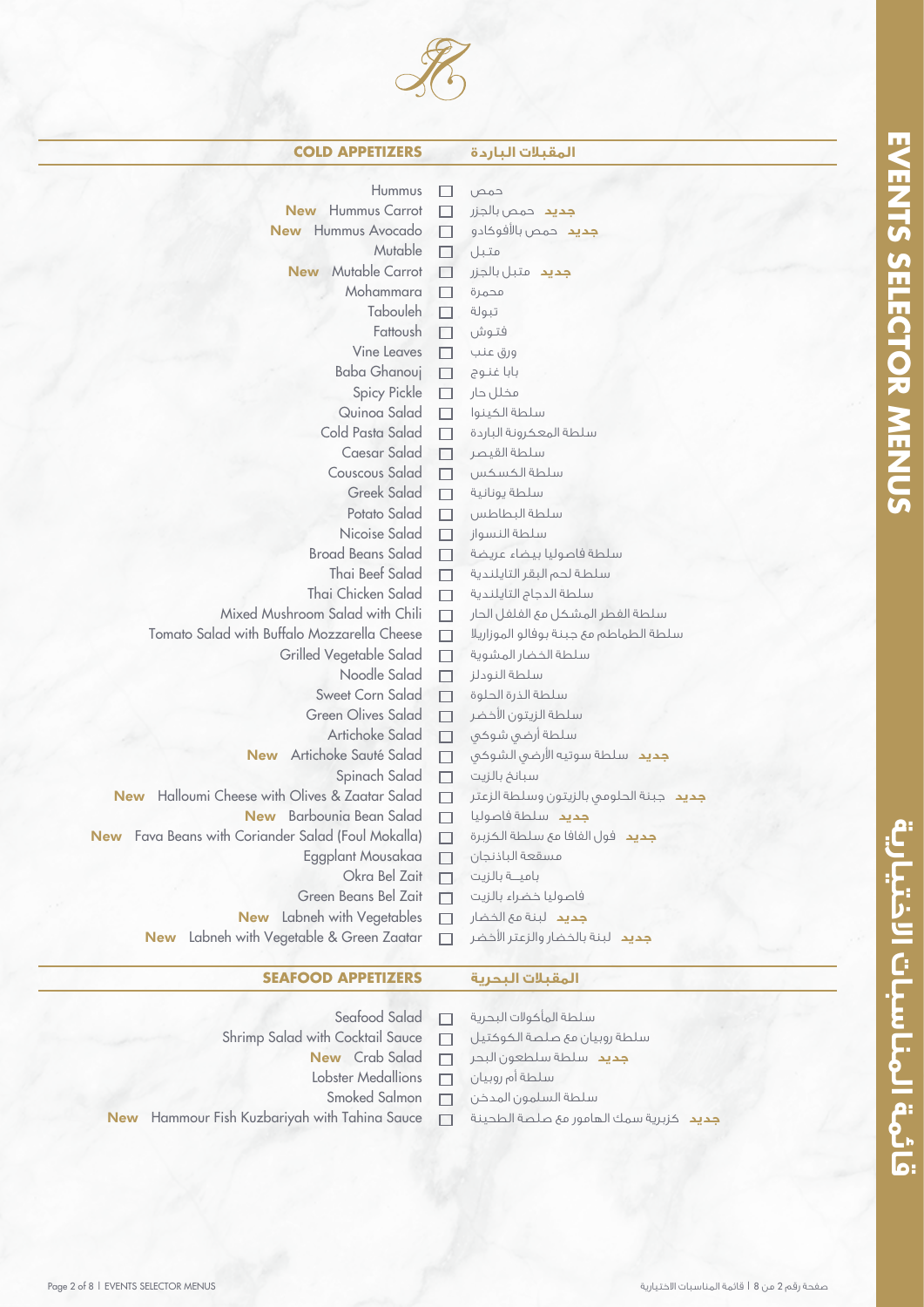قائمة المناسبات الاختيارية



## **المقبلات الساخنة APPETIZERS HOT**

|  | مقىلات الساخنة |
|--|----------------|
|  |                |

| Lamb Samousa                 |        | سمبوسة باللحمة           |
|------------------------------|--------|--------------------------|
| Vegetable Samousa            |        | سمبوسة بالخضار           |
| Chicken Samousa              |        | سمبوسة بالدجاج           |
| Panjabi Samousa              | $\Box$ | سمبوسة بنجابى            |
| Cheese Sambousek             |        | سمبوسك بالجبنة           |
| Cheese Roll                  |        | لفائف الجبنة المقلية     |
| Vegetable Spring Roll        | H      | لفائف الخضار المقلية     |
| Chicken Kebbeh               | П      | كبة دجاج                 |
| Fried Lamb Kebbeh            |        | كبة لحم مقلية            |
| Potato Kebbeh                |        | كبة بطاطا                |
| Spinach Fatayer              | $\Box$ | فطاير السبانخ            |
| Cheese Stuffed Chili Peppers |        | جبنة محشية بالفلفل الحار |
| New Potato Cheese Vada       |        | جديد فادا البطاطا بالجبن |

## **اطباق الرئيسية الساخنة DISHES MAIN HOT**

| <b>Chicken Dishes</b>                                           |        | أطباق الدجاج                                                    |  |
|-----------------------------------------------------------------|--------|-----------------------------------------------------------------|--|
| Chicken Breast on Broad Beans & Tomato Salsa                    | П      | صدر الدجاج مع الفاصوليا العريضة وصلصة الطماطم                   |  |
| Chicken Makhani                                                 | $\Box$ | دجاج مخانی                                                      |  |
| <b>Butter Chicken</b>                                           | $\Box$ | دجاج بالكارى والزبدة                                            |  |
| Indian Chicken Biryani                                          |        | برياني دجاج هندي                                                |  |
| Chicken with Freekah                                            | $\Box$ | فريكة الدجاج                                                    |  |
| Quail with Freekah                                              | $\Box$ | فريكة السمان                                                    |  |
| Roast Chicken with Potato                                       | $\Box$ | دجاج مشوق مع البطاطس                                            |  |
| Thai Green Chicken Curry                                        | П      | الدجاج التايلندى بالكارى الأخضر                                 |  |
| Chicken Kabsah                                                  | $\Box$ | كبسة دجاج                                                       |  |
| Grilled Chicken With Lemon Butter Sauce                         | $\Box$ | دجاج مشوى مع صلصة الليمون والزبدة                               |  |
| Chicken Schezwan                                                | $\Box$ | دجاج سيشوان                                                     |  |
| Chicken Manchurian                                              | $\Box$ | دجاج منشوريان                                                   |  |
| Chicken Mandi                                                   | $\Box$ | مندی دجاج                                                       |  |
| New Vegetable-Stuffed Chicken with Saffron & Artichoke Sauce    | П      | جديد دجاج محشو بالخضار مع الزعفران وصلصة الخرشوف                |  |
| New Chicken-Ala-King                                            | $\Box$ | جديد دجاج بالخضار والكريما                                      |  |
| New Sweet Paprika Marinated Boneless Chicken                    | П      | <b>جديد</b> الدجاج المُخلى المتَبل بالفلفل الحلو                |  |
| with Tomato Chutney                                             |        | مئ شتنبي الطماطم                                                |  |
| Chicken Lazeez<br><b>New</b>                                    | П      | جديد يخنة الدجاج الهندى الشمالى                                 |  |
| <b>Meat Dishes</b>                                              |        | أطباق اللحوم                                                    |  |
| Beef Striploin with Caramelized Onions & Veal Jus               | □      | لحم الخاصرة البقرق بالبصل المكرمل ومرقة اللحم                   |  |
| <b>Beef Stroganoff</b>                                          | $\Box$ | شرائح لحم البقر مع صلصة الكريما                                 |  |
| Braised Beef Striploin with Root Vegetable                      |        | لحم البقر المطهو ببطء مع الخضار الجذرية                         |  |
| Stir Fried Beef with Chinese Vegetables & Oyster Sauce          | $\Box$ | لحم البقر المقلى مع الخضار وصلصلة المحار                        |  |
| Veal Picatta Mushroom Sauce                                     | $\Box$ | لحم العجل مع صلصة الفطر                                         |  |
| Beef Tenderloin with Mushrom & Green Asparagus                  | $\Box$ | لحم الخاصرة البقرى مع الفطر والهليون الأخضر                     |  |
| Beef Steak with Pistachio Sauce & Roast Potatoes<br><b>New</b>  | П      | شريحة لحم البقر مع صلصة الفستق والبطاطس المحمصة                 |  |
| New Beef Goulash with Vegetables                                | П      | جديد يخنة لحم البقر مع الخضار                                   |  |
| New Braised Beef Tenderloin with Grilled Mushroom Truffle Sauce |        | <b>جديد</b> لحم البقر المطهو مع صلصة الفطر المشوية وصلصة الكمأة |  |
|                                                                 |        |                                                                 |  |

New Beef Steak with Pistachio Sauce, Roasted Potatoes **جديد** ستيك لحم بصلصة الفستق مع بطاطس مشوية & Seasonal Vegetables

### صفحة رقم 3 من 8 | قائمة المناسبات الاختيارية المناسبات الاختيارية المناسبات الاختيارية المناسبات الاختيارية ال<br>المناسبات الاختيارية

وخضروات موسمية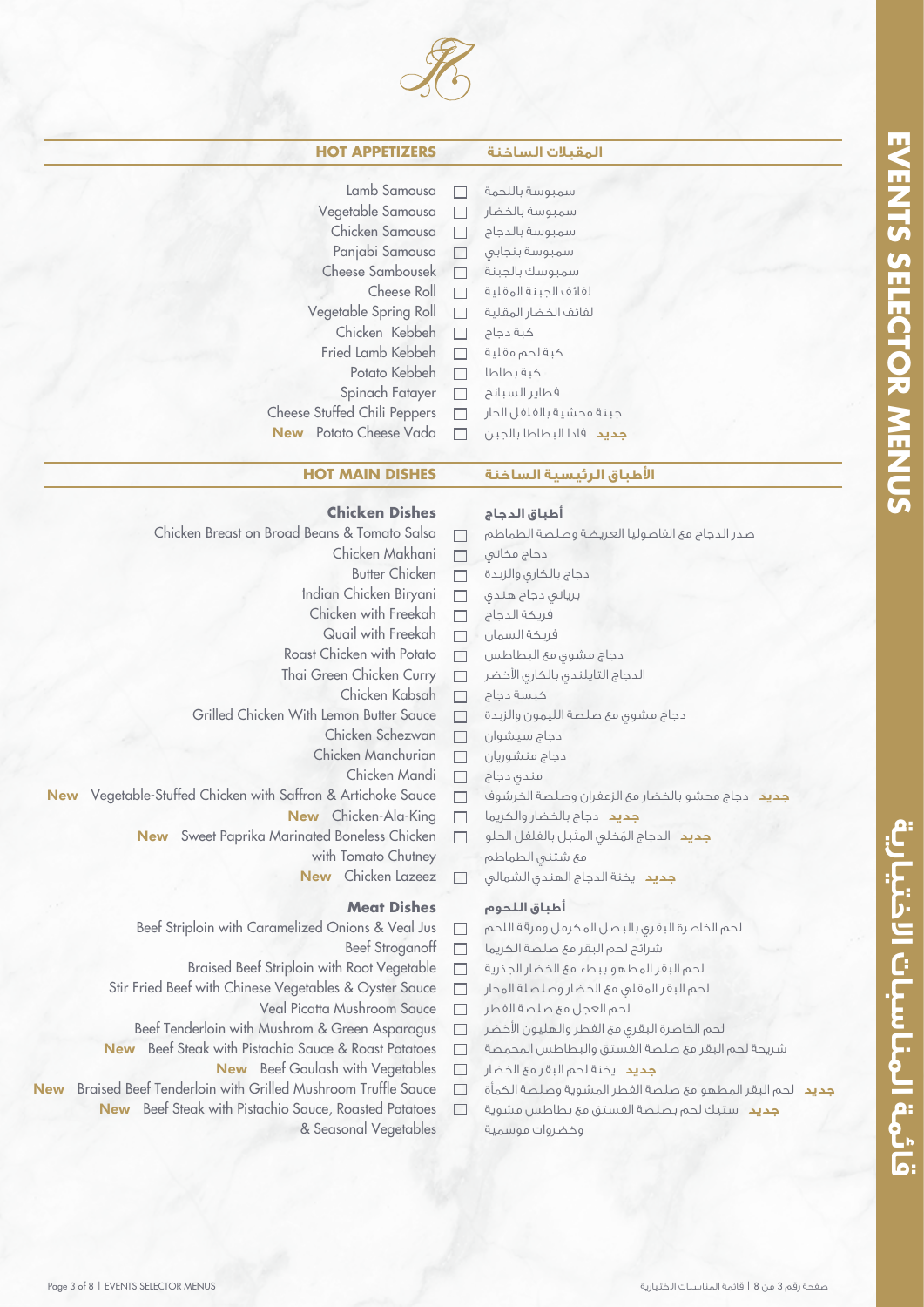

| <b>HOT MAIN DISHES</b>                              |        | الأطباق الرئيسية الساخنة                         |
|-----------------------------------------------------|--------|--------------------------------------------------|
| <b>Lamb Dishes</b>                                  |        | أطباق بلحم الضأن                                 |
| Mixed Vegetable Dolma with Lamb (Vine Leaves,       |        | محاشى مشكلة باللحم                               |
| Baby Marrow, Baby Eggplant)                         |        | (ورق عنب وكوسا وباذنجان)                         |
| Lamb Rogan Josh                                     |        | روجان جوش بلحم الضأن □ □                         |
| Lamb Kabbsah                                        | $\Box$ | كبســــة لحم الضأن                               |
| Lamb Salona                                         | П      | صالونة لحم الضأن                                 |
| Lamb Stew with Okra                                 | П      | باميــة بلحم الضأن                               |
| Kebbeh Bel Laban                                    | □      | كبة باللبن                                       |
| Shish Barak with Yoghurt Sauce                      | $\Box$ | شيش برك باللبن                                   |
| Lamb Tajin with Apricot & Honey Sauce<br><b>New</b> | $\Box$ | <b>جديد</b> طاجن لحم الضأن مع المشمش وصلصة العسل |
| New Lamb Madrooba                                   | $\Box$ | <b>جديد</b> مضروبة لحم الضأن                     |
| Lamb Shanks with Oriental Rice<br><b>New</b>        |        | جديد موزات الخروف مع الأرز الشرقي                |
|                                                     |        |                                                  |
| <b>LOCAL EMIRATI CUISINE</b>                        |        | الأطباق الإماراتيــة                             |
| Harees Veal                                         |        | هريس بلحم العجل                                  |
| Aishu Laham                                         | $\Box$ | عيش بلحــم الضان                                 |
| Chicken Biryani                                     | $\Box$ | بريانى دجاج                                      |
| Fish Biryani                                        | $\Box$ | برياني سمك                                       |
| Lamb Biryani                                        | $\Box$ | بريانى لحم الضان                                 |
| Chicken Machboos                                    |        | مجبوس دجاج                                       |
| $\Box$ . Martin . $\Box$                            |        | $\sim$ $\sim$ $\sim$ $\sim$                      |

|            |                                   |              | برياني لحم الضان       Lamb Bıryanı                           Lamb |
|------------|-----------------------------------|--------------|--------------------------------------------------------------------|
|            | Chicken Machboos                  | $\Box$       | مجبوس دجاج                                                         |
|            | Fish Machboos                     |              | مجبوس سمك                                                          |
|            | Lamb Machboos                     | $\Box$       | مجبوس لحم الضان                                                    |
|            | Chicken Madrooba                  | П            | مضروبة دجاج                                                        |
|            | Lamb Thareed                      | $\Box$       | ثريد بلحم الضان                                                    |
|            | مرقوقة بالدجاج الOhicken Margouga |              |                                                                    |
|            | Badawia Saloona $\Box$            |              | صالونة بدوية                                                       |
|            | Malih Fish Saloona                | П            | صالونة سمك مالح                                                    |
|            | Fish Fouga                        | $\mathbf{L}$ | فوقة سمك                                                           |
|            | Gisheed                           |              | جشيد                                                               |
| <b>New</b> | Lamb Muhammer with Rice           | n.           | <b>جديد</b> لحم محمر مع الأرز                                      |
|            |                                   |              | New Lamb Jaziri with Foga Rice □ وحديد فوقة بلحم الخروف الجزيرى    |

## **اطباق البحرية DISHES SEAFOOD**

سمك مقلي مع صلصة التارتار

سمك الدوري مع الخضار المشوية

قريدس حار مع صلصة الثوم و الطماطم

سلمون مشوي مع صلصة الطرخون بالزبدة

سمك مقلي مع صلصة البيستو و زبدة الليمون

سمك مشوي مع زيتون

ثمار البحر بروفينسال

سمك بالكاري

سمكـــة حارة

يخنة ثمار البحر

صيادية سمك برياني سمك

- Fish Curry  $\Box$
- Breaded Fish Pané with Tartar Sauce  $\Box$ 
	- Fish Harrah  $\Box$
	- Grilled Gulf Fish with Olive Crust  $\Box$
- Grilled Salmon with Tarragon Butter Sauce  $\Box$ 
	- Mixed Seafood Ragout  $\Box$
- Pan Fried Snapper with Pesto Lemon Butter  $\Box$
- Pan Seared Cream Dory Fish & Grilled Vegetables  $\Box$ 
	- Seafood Provencal  $\Box$
	- Spicy Prawns with Garlic & Tomato  $\Box$ 
		- Fish Sayadiah  $\Box$ 
			- Fish Biryani  $\Box$

قائهة الهناسبات الاختيارية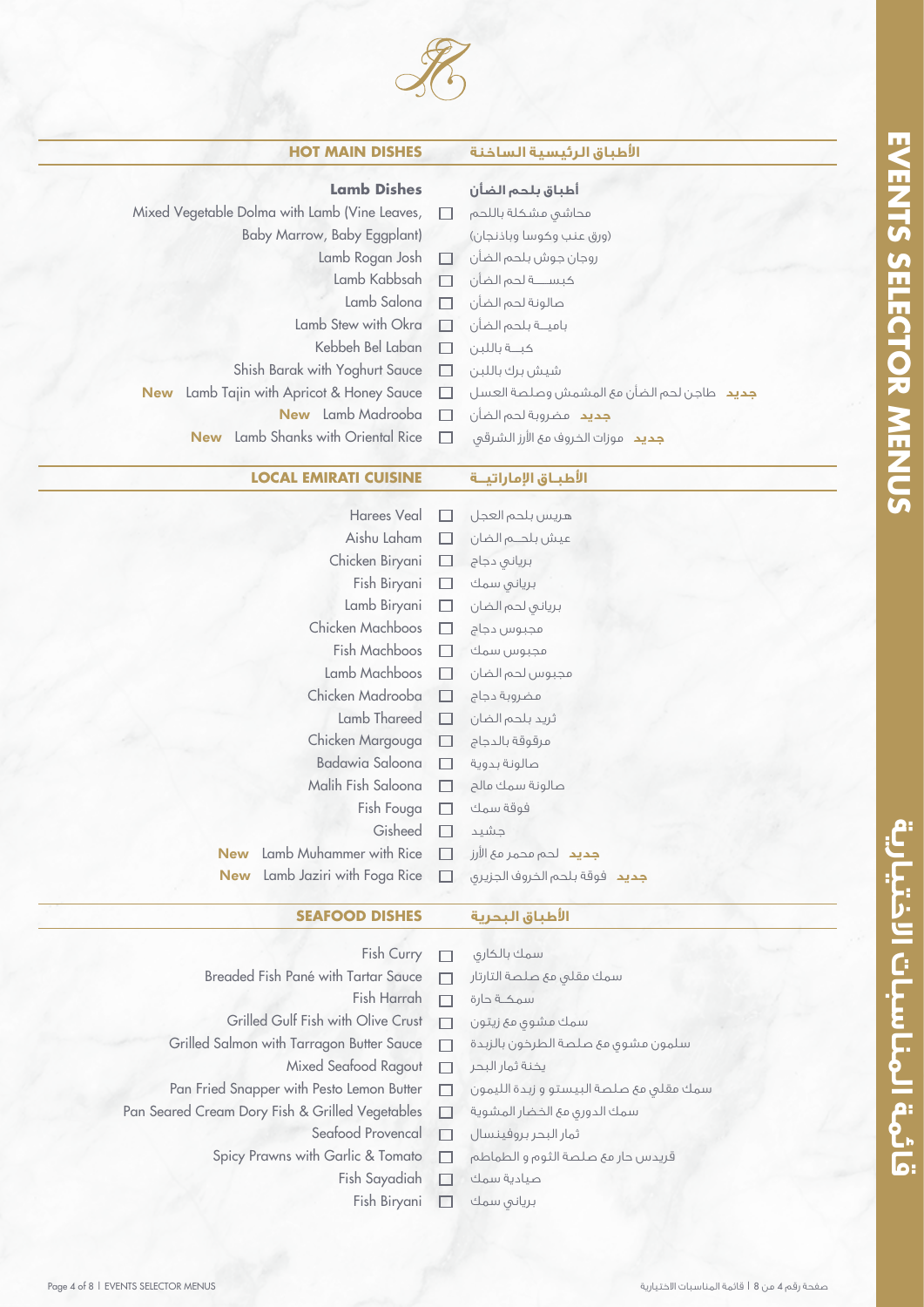

| <b>RICE &amp; PASTA DISHES</b>                        |                          | أطباق الأرز والمعكرونة                           |
|-------------------------------------------------------|--------------------------|--------------------------------------------------|
| <b>Rice Dishes</b>                                    |                          | أطباق الأرز                                      |
| Biryani Rice                                          | $\Box$                   | أرز برياني                                       |
| <b>Chinese Fried Rice</b>                             | П                        | الأرز المقلبى الصينبى                            |
| Iranian Rice with Dry Pomegranate Seed                | П                        | الأرز الإيراني بالرمان المجفف                    |
| <b>Oriental Rice</b>                                  | П                        | الأرز الشرقى                                     |
| Iranian Saffron Rice                                  | П                        | أرز إيرانيي مع الزعفران                          |
| Steam Basmati Rice                                    | П                        | أرز على البخار                                   |
| Vermicelli Rice                                       | П                        | أرز بالشعيرية                                    |
| Iranian Rice with Chabat (Bajila)                     | П                        | أرز إيراني بالشبت (الباجله)                      |
| New Vegetable Pulao                                   | $\Box$                   | <b>جديد</b> أرز هندي بالخضار                     |
| New Green Peas Pulao                                  | П                        | <b>جديد</b> أرز هندى بالفاصوليا الخضراء          |
| <b>Italian Pasta Dishes</b>                           |                          | أطباق المعكرونة الإيطالية                        |
| Fusilli Pasta with Creamy Mushroom Sauce              | $\Box$                   | معكرونة بصلصة كريمة الفطر                        |
| Gratinated Potato Gnocchi                             | П                        | غرتان نيوكى البطاطا                              |
| Macaroni Arbiata with Parmesan Cheese                 | П                        | أربياتا بجبنة البارميزان                         |
| Penne Pasta with Black Olives & Tomatoes              | $\Box$                   | بينبى بالطماطم والزيتون الأسود                   |
| Spaghetti Bolognese                                   | $\Box$                   | سباغيتى بولونيز                                  |
| Vegetable Lasagna                                     | $\Box$                   | لازانيا الخضروات                                 |
| Ravioli Spinach & Ricota with Cream Sauce             | ш                        | رافيولى السبانخ وجبنة الريكوتا بصلصة الكريما     |
| Tortellini with Cream Pesto Sauce                     | □                        | تورتيلينى مع صلصة البيستو                        |
| Cannelloni with Mushroom & Pomodoro Sauce             | <b>I</b>                 | كانالونى مئ صلصة الفطر والطماطم                  |
| Rigatoni Pasta with Tomato Creamy Sauce<br><b>New</b> | ш                        | جديد معكرونة الريغاتوني مع صلصة الطماطم الكريمية |
| New Fusilli Pasta with Asparagus & Broccoli           | $\overline{\phantom{0}}$ | جديد باستا الفوسيلي مع الهليون والبروكلي         |

**أطباق الخضار والبطاطا DISHES POTATO & VEGETABLE**

Couscous with Sautéed Vegetables

**Vegetable Dishes**

Mushroom Mutter Masala

New Paneer Mutter Masala

Sweet Potato & Pumpkin Gratin

Cauliflower Gratin

Aloo Gobi

 $\Box$  $\Box$ 

 $\Box$  $\Box$  $\Box$  $\overline{\phantom{a}}$  $\Box$  $\Box$  $\Box$  $\Box$  $\Box$  $\Box$  $\Box$ 

Dal Makhani

Paneer Makhani Vegetable Gratin Wok Fried Vegetables Vegetable Kurma Vegetable Jalfrezi Mixed Steam Vegetables

> **Potato Dishes** Mashed Potato Potato Gratin

Spicy Potato Potato Lyonnais

**أطباق الخضار** القرنبيط بالبطاطس على الطريقة الهندية غراتان القرنبيط الكسكس مع خضار سويتيه دال ماخني ماسالا الفطر بانير بالزبدة غراتان الخضار خضار مقلي كورما الخضار على الطريقة الهندية صالونة خضار هندية جالفريزي خضار مشكلة مسلوقة **جديد** فاصوليا البربونيا البيضاء مع صلصة الطماطم **جديد** مسالا الجبن والبازلاء الخضراء

## **أطباق البطاطس**

- بطاطس المهروسة  $\Box$
- غراتان بطاطس  $\Box$
- غراتان بطاطس الحلوة والقرع  $\Box$
- بطاطس حارة  $\Box$
- $\Box$
- Roast Potatoes with Herbs  $\Box$

 $\Box$ 

New New Potato with Coriander Sauce & Herbs  $\Box$ 

New White Beans Barbonia with Tomato Sauce

New Sweet Potato with Herbs

**قائمة المناسبات الاختيارية MENUS SELECTOR EVENTS** قائهة المناسبات الاختيارية

**EVENIS SELECTOR NENTS** 

- 
- 
- 
- 
- بطاطس ليونيز
- البطاطا المشوية مع الاعشاب

**جديد** البطاطا الحلوة مع الاعشاب

**جديد** بطاطس مع صلصة الكزبرة والاعشاب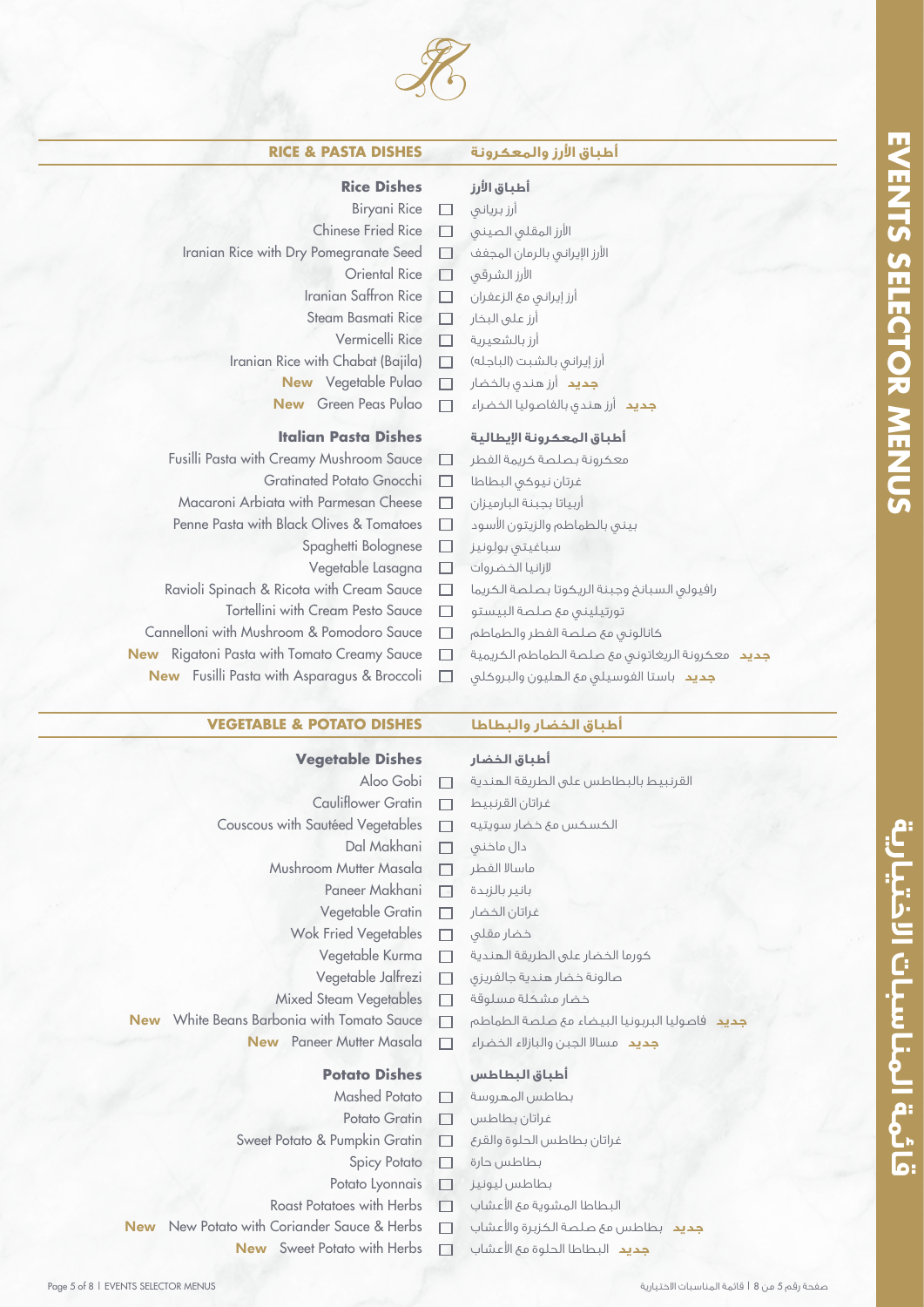

## **MIX GRILL DISHES المشكلة المشاوي**

 $\Box$ 

- Arabic Mixed Grill (Lamb Kofta, Shish Tawook, Shish Kebab)  $\Box$
- Indian Mixed Grill (Chicken Tikka, Reshmi Kebab, Seekh Kebab)
- Iranian Mixed Grill (Chicken Kebab, Minced Meat Kebab)  $\Box$ 
	- Continental Mixed Grill (Beef Shashlik, Chicken Shashlik,  $\Box$ Lamb Chops)
- المشاوي العربية ( كفتة لحم الضأن، شيش طاووق، شيش كباب) المشاوي الهندية (دجاج تكة، ريشمي كباب، سيخ الكباب) المشاوي ايرانية (كباب دجاج، كباب لحم، كباب تكة) المشاوي المشكلة العالمية (شاشليك لحم، شاشليك دجاج، ريش لحم الضأن)

## **الحلـــويات الباردة DESSERTS COLD**

## **الفواكه**

- Assorted Sliced Fruits Platter
	- Fruit Salad  $\Box$

**Fruit**

## **Cake Selection**

| Tiramisu                                          |                                               |  |  |  |
|---------------------------------------------------|-----------------------------------------------|--|--|--|
| <b>Hazelnut Bavarois</b>                          |                                               |  |  |  |
| <b>Chocolate Cake</b><br><b>Black Forest Cake</b> |                                               |  |  |  |
|                                                   |                                               |  |  |  |
| <b>Carrot Cake</b>                                | $\Box$<br>$\Box$                              |  |  |  |
| Chocolate Orange Cake                             |                                               |  |  |  |
| Date Cake                                         |                                               |  |  |  |
| <b>Exotic Mousse Cake</b>                         | 000                                           |  |  |  |
| Lemon Cheese Cake                                 | $\Box$                                        |  |  |  |
| Passion Pistachio Cake                            | 000                                           |  |  |  |
| Pistachio Cake                                    |                                               |  |  |  |
| Pinnacollada Cake                                 |                                               |  |  |  |
| Pistachio Raspberry Cake                          | $\Box$                                        |  |  |  |
| Raspberry Chocolate Odium Cake                    | $\begin{array}{c}\n\Box \\ \Box\n\end{array}$ |  |  |  |
| Symphony Cake                                     |                                               |  |  |  |
| Caramelized Apple Cake                            | $\Box$                                        |  |  |  |
| Caramel Blueberry Cake                            | $\Box$                                        |  |  |  |
| New Almond Cake                                   | 000                                           |  |  |  |
| New Ginger Cake                                   |                                               |  |  |  |
| Carrot Zucchini Cake<br><b>New</b>                |                                               |  |  |  |
| <b>Sweets in a Bowl</b>                           |                                               |  |  |  |
| <b>Mix Berries Mousse</b>                         | $\Box$                                        |  |  |  |
| <b>Chocolate Mousse</b>                           | $\Box$                                        |  |  |  |
| <b>Black Forest Mousse</b>                        | $\Box$                                        |  |  |  |
| <b>Raspberry Mousse</b>                           | $\begin{array}{c}\n\Box \\ \Box\n\end{array}$ |  |  |  |
| <b>Mango Mousse</b>                               |                                               |  |  |  |
| <b>Orange Mousse</b>                              | $\Box$                                        |  |  |  |
| <b>Coconut Mousse</b>                             | $\Box$                                        |  |  |  |
| <b>New</b> Mocha Mousse                           |                                               |  |  |  |
| <b>New</b> Strawberry Mousse                      | 000                                           |  |  |  |
| <b>New</b> Pistachio & Raspberry Mousse           |                                               |  |  |  |
| New Apricot & Lavender Mousse                     | $\Box$                                        |  |  |  |
| Citrus Caramel Panna Cotta                        | ┓                                             |  |  |  |
| Crème Brûlée Passion Fruit                        |                                               |  |  |  |
| Crème Brûlée Vanilla                              |                                               |  |  |  |
| Crème Caramel                                     |                                               |  |  |  |
| <b>Hazelnut Rice Pudding</b>                      |                                               |  |  |  |
| Mohalabia                                         |                                               |  |  |  |

# **ّ كعك منوع**

شرائح فواكه مقطعة سلطة الفواكه

تيراميسو بفروا البندق كعكة الشوكولاتة كعكة البلاك فورست كعكة الجبن المخبوزة بنكهة الفانيلا كعكة الجزر كعكة الشوكولاتة بالبرتقال كعكة التمر كعكة الموس بالفواكه استوائية كعكة الجبن بنكهة الليمون كعكة الباشن والفستق كعكة الفستق كعكة بيناكولادا كعكة التوت والفستق كعكة الشوكولاتة والتوت كعكة السمفونية كعكة التفاح المكرمل كعك التوت والكراميل **جديد** كعكة اللوز **جديد** كعكة الزنجبيل **جديد** كعكة الجزر والكوسا

## **حلويات للمشاركة**

موس التوت المشكل موس بالشوكولاتة موس البلاك فورست موس التوت موس المانجا موس البرتقال موس جوز الهند **جديد** موس الموكا **جديد** موس الفراولة **جديد** موس الفستق والتوت **جديد** موس اللافندر والمشمش الكراميل الحامض كريم بروليه بنكهة الباشن كريم بروليه بنكهة الفانيلا كريم كراميل بودينق الارز والبندق مهلبية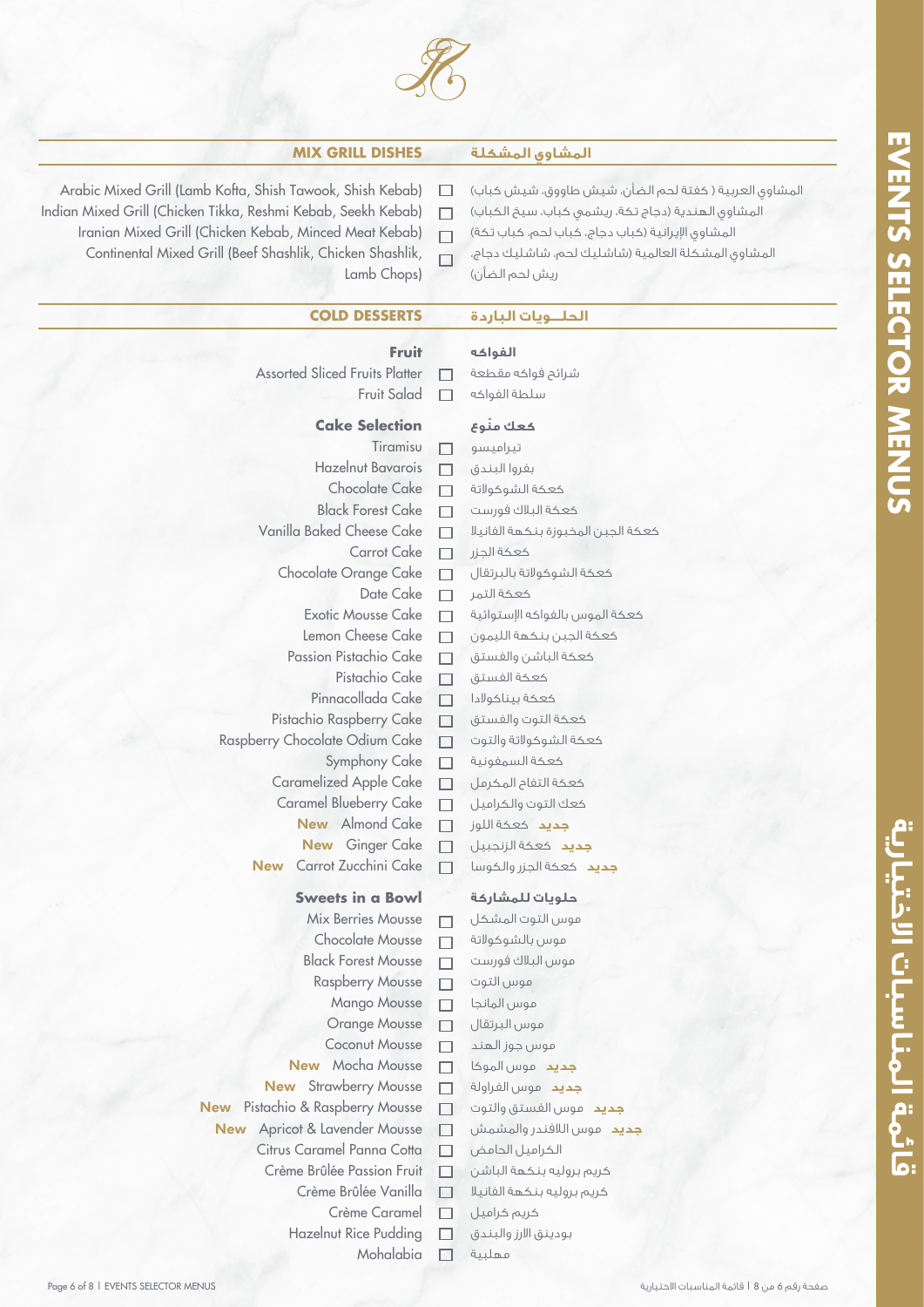

 $\Box$ 

 $\Box$ 

 $\Box$  $\Box$  $\Box$ 

 $\Box$ 

## **الحلـــويات الباردة DESSERTS COLD**

## **Sweet Shooters**

- Apricot Jelly- Choco Cream with Vanilla Panna Cotta
	- Banana Caramelized with Milk Chocolate Ganache
		- Banana Cake with Vanilla Cream  $\Box$
		- Caramelized Pear with Chocolate Mousse  $\Box$ 
			- Carrot & Tea Cream
			- Chocolate & Passion Sensation  $\Box$ 
				- Citrus Caramel Panna Cotta  $\Box$ 
					- Fruit Verrine  $\Box$
		- Heavy Hibiscus (Karkade) with Yoghurt Mousse  $\Box$ 
			- Mango & Chocolate Surprise  $\Box$
			- Milk Chocolate Plum Compote  $\Box$
			- Pineapple Mouse with Saffron Jelly  $\Box$
			- Plum Compote with Vanilla Cream  $\Box$ 
				- Red Baba Savarin  $\Box$
				- Spice Fruits Verrine  $\Box$
- White Chocolate Raspberry Jelly
- New White Chocolate Crumble with Milk Chocolate Chantilly
	- New Fromage Blanc with Wild berry Mousse

## **Tart Selection**

- Apple Tart  $\Box$ Blueberry Tart  $\Box$ Chocolate Tart Coconut Banana Tart  $\Box$ Coconut Tart  $\Box$ Coffee Tart  $\Box$ Date Tart  $\Box$ Hazelnut Tart  $\Box$ Lemon Meringue Tart  $\Box$ Macadamia Crunch Bar  $\Box$ Mango Tart  $\Box$ Mixed Berries Tart  $\Box$ Passion Fruit Tart  $\Box$ Peach Tart  $\Box$ Pear Tart  $\Box$ Raspberry Tart  $\Box$ Strawberry Tart  $\Box$ Walnut Tart  $\Box$ New Honey Caramel Tart  $\Box$
- New Peanut Caramel Tart

## **حلويات الكؤوس الصغيرة**

جيلي المشمش - كريمة الشوكولاتة مع الفانيلا الموز المكرمل مع كريمة الشوكولاتة

- كريمة الفانيلا مع الموز
- كمثرى مكرملة مع موس الشوكولاتة
- كريمة الجزر والشاي
- شوكولاتة مع باشن فروت

بانا كوتا الكراميل

- فواكه فيرين
	- موس اللبن والكركديه
	- حلوى المانجو والشوكولاتة
	- الخوخ المطهو بالشوكولاتة
	- موس الاناناس مع جيلي الزعفران

فطيرة الخوخ بكريمة الفانيلا

- حلوى البابا سافارين
- طبقات الفواكه المتبلة
- جيلي التوت والشوكولاتة البيضاء
- **جديد** شوكولاتة بيضاء مفتتة مع شوكولاتة بالحليب
- **جديد** موس التوت البري بالجبن الابيض

## **خيارات التارت**

فطيرة التفاح فطيرة التوت فطيرة الشوكولاتة فطيرة الموز وجوز الهند فطيرة جوز الهند فطيرة القهوة فطيرة التمر فطيرة البندق فطيرة الليمون فطيرة الماكديميا المقرمشة فطيرة المانجو فطيرة التوت المشكل فطيرة الباشن فروت فطيرة المشمش فطيرة الكمثرى فطيرة التوت فطيرة الفراولة فطيرة الجوز **جديد** فطيرة العسل والكراميل **جديد** ُ تارت الفول السوداني المكرمل

# قائهة المناسبات الاختيارية